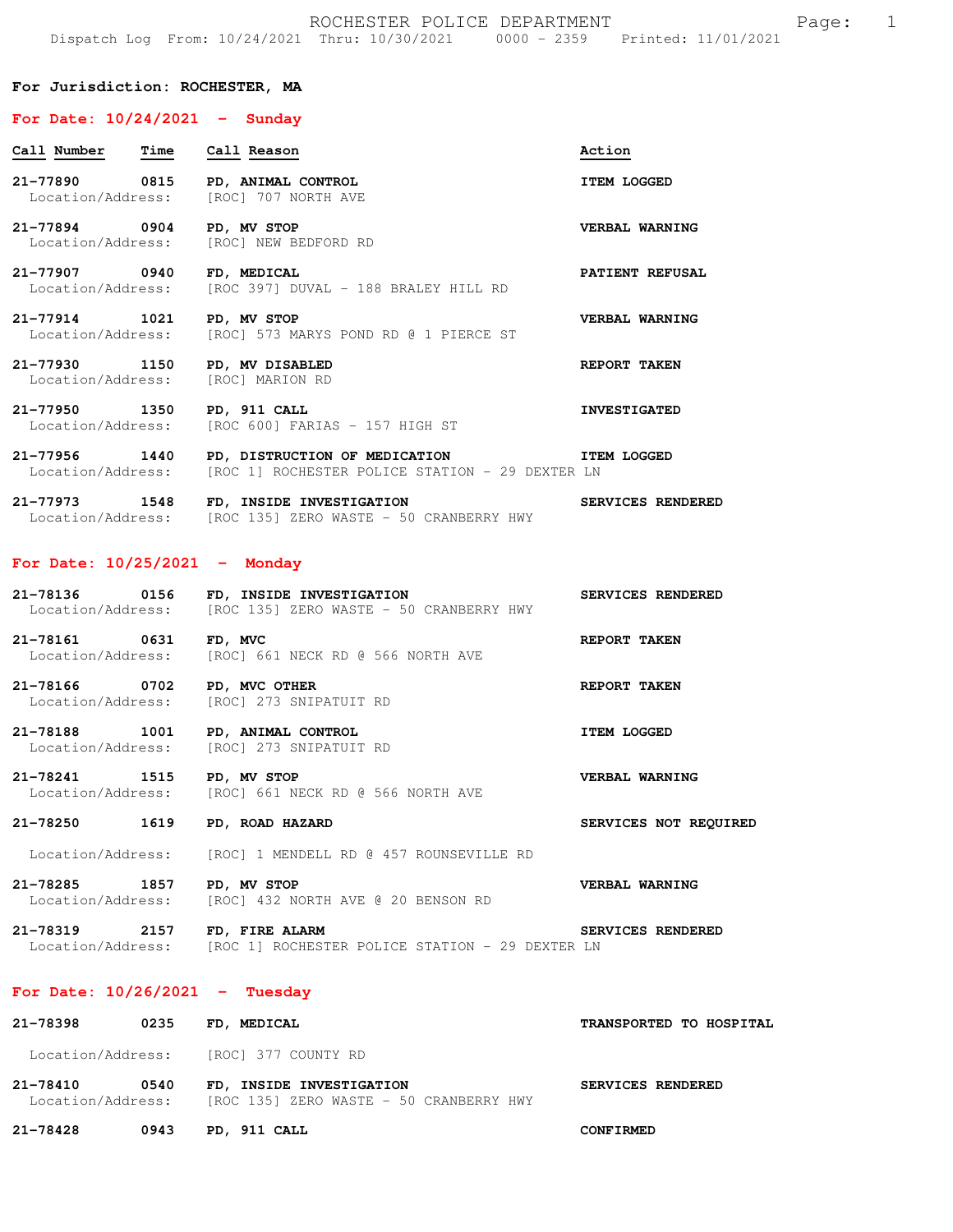Location/Address: [ROC] 86 SNIPATUIT RD

**21-78481 1423 PD, 911 CALL CONFIRMED**  Location/Address: [ROC] COUNTY RD

**21-78518 1721 FD, INSIDE INVESTIGATION SERVICES RENDERED**  Location/Address: [ROC 135] ZERO WASTE - 50 CRANBERRY HWY

**21-78524 1753 PD, MVC OTHER SERVICES RENDERED**  Location/Address: [ROC] 281 CUSHMAN RD

**21-78531 1809 PD, ANIMAL CONTROL UNFOUNDED**  Location/Address: [ROC 120] MATTS BLACKBOARD - 565 ROUNSEVILLE RD

**21-78533 1835 FD, FIRE ALARM INVESTIGATED**  Location/Address: [ROC 597] 157 PINE ST

**21-78547 2011 FD, OUTSIDE INVESTIGATION SERVICES RENDERED**  Location/Address: [ROC 69] MCCRA - 100 BURGESS AVE

**21-78556 2037 PD, ROAD HAZARD HAZARD REMOVED**  Location/Address: [ROC 617] 7 QUAKER LN

**21-78557 2038 PD, MV DISABLED SERVICES RENDERED**  Location/Address: [ROC] 271 MARYS POND RD @ 140 HILLER RD

**21-78558 2049 FD, OUTSIDE UTILITIES INVESTIGATED**  Location/Address: [ROC] 802 WALNUT PLAIN RD

**21-78561 2103 FD, OUTSIDE UTILITIES INVESTIGATED**  Location/Address: [ROC 704] 46 QUAKER - 46 QUAKER LN

**21-78567 2132 FD, CARBON MONOXIDE ALARM INVESTIGATED**  Location/Address: [ROC] 8 MARTIN CIR

## **For Date: 10/27/2021 - Wednesday**

**21-78643 0033 PD, ROAD HAZARD HAZARD REMOVED**  Location/Address: [ROC 189] BRIDGE - 283 MARYS POND RD

**21-78680 0120 PD, ROAD HAZARD UNFOUNDED**  Location/Address: [ROC] 419 COUNTY RD

**21-78681 0120 PD, 911 CALL CONFIRMED**<br>
Location/Address: [ROC] 15 ROUNSEVILLE RD [ROC] 15 ROUNSEVILLE RD

**21-78743 0325 FD, OUTSIDE UTILITIES SERVICES RENDERED**  Location/Address: [ROC] 1 SARAH SHERMAN RD @ 244 MENDELL RD

**21-78772 0354 FD, OUTSIDE UTILITIES INVESTIGATED**  Location/Address: [ROC] 79 PIERCE ST

**21-78778 0400 FD, OUTSIDE UTILITIES INVESTIGATED**  Location/Address: [ROC] 441 HIGH ST @ 1 FORBES RD

**21-78869 0519 PD, ROAD HAZARD SERVICES RENDERED**  Location/Address: [ROC 290] PCC CORPORATION - 409 NEW BEDFORD RD

**21-79145 0804 FD, FIRE ALARM INVESTIGATED**  Location/Address: [ROC 108] PLUMB CORNER PLAZA - 565 ROUNSEVILLE RD

**21-79179 0826 PD, WELL BEING CHECK INVESTIGATED**  Location/Address: [ROC] 36 HATHAWAY POND CIR

**21-79186 0835 PD, WELL BEING CHECK SERVICES RENDERED**  Location/Address: [ROC 238] ROBAR - 202 DEXTER LN

**21-79250 0932 FD, MEDICAL FALSE ALARM**  Location/Address: [ROC 276] DEMERS - 98 VAUGHAN HILL RD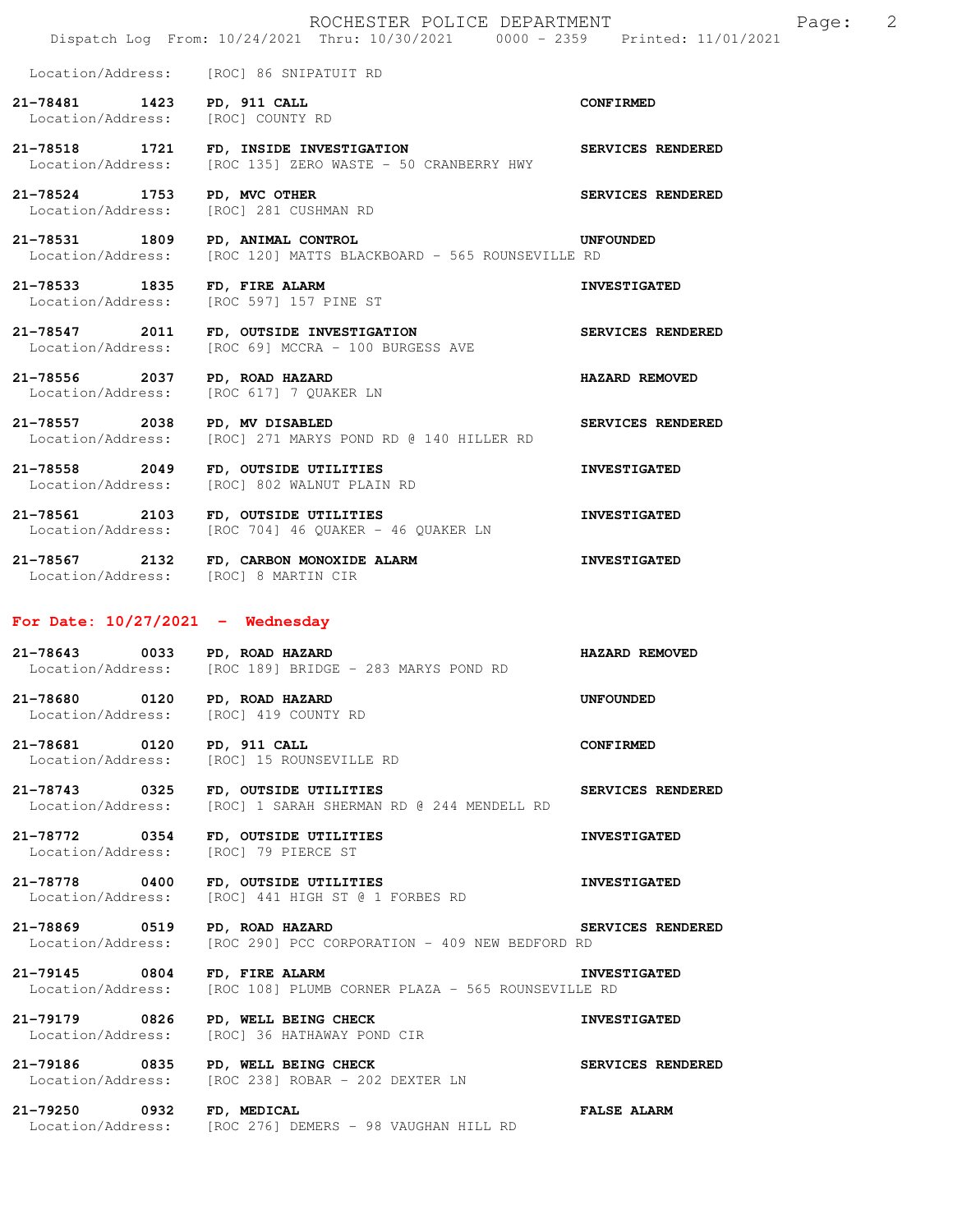|                                       | Dispatch Log From: 10/24/2021 Thru: 10/30/2021 0000 - 2359 Printed: 11/01/2021          |                            |
|---------------------------------------|-----------------------------------------------------------------------------------------|----------------------------|
|                                       | 21-79333 1147 FD, OUTSIDE UTILITIES<br>Location/Address: [ROC] 65 JASONS LN             | SERVICES RENDERED          |
| 21-79347 1217 FD, MVC                 |                                                                                         | TRANSPORTED TO HOSPITAL    |
|                                       | Location/Address: [ROC 128] SEASONS CORNER MARKET - 8 CRANBERRY HWY                     |                            |
| 21-79409 1430<br>Location/Address:    | FD, MEDICAL<br>[ROC 202] JACKSON - 20 BENJAMAN DR                                       | SERVICES RENDERED          |
| 21-79432 1509                         | PD, GENERAL SERVICES<br>Location/Address: [ROC] 43 MATTAPOISETT RD                      | <b>REPORT TAKEN</b>        |
|                                       | 21-79469 1719 FD, PUBLIC ASSIST<br>Location/Address: [ROC 223] MENDELL - 8 TABER LN     | <b>INVESTIGATED</b>        |
| 21-79472 1722                         | PD, WELL BEING CHECK<br>Location/Address: [ROC] 84 ROBINSON RD                          | <b>INVESTIGATED</b>        |
| 21-79488 1749                         | PD, MV DISABLED<br>Location/Address: [ROC 128] SEASONS CORNER MARKET - 8 CRANBERRY HWY  | <b>TOWED</b>               |
|                                       | 21-79541 2027 PD, ASSIST OTHER AGENCY<br>Location/Address: [ROC] 333 COUNTY RD          | <b>INVESTIGATED</b>        |
|                                       | 21-79555 2040 FD, STRUCTURE FIRE<br>Location/Address: [ROC 226] STOPKA - 225 CUSHMAN RD | <b>INVESTIGATED</b>        |
| 21-79576 2131                         | PD, SUSPICIOUS ACTIVITY                                                                 | <b>DISPERSED GATHERING</b> |
|                                       | Location/Address: [ROC 140] CAPTAIN BONNEYS CREAMERY - 258 NEW BEDFORD RD               |                            |
| For Date: $10/28/2021$ - Thursday     |                                                                                         |                            |
| 21-79667                              | 0427 PD, ROAD HAZARD<br>Location/Address: [ROC] 1 WALNUT PLAIN RD @ 139 MARION RD       | HAZARD REMOVED             |
| 21-79686 0719 PD, MV ABANDONED        | Location/Address: [ROC] 191 FORBES RD                                                   | SERVICES RENDERED          |
| 21-79731 0927<br>Location/Address:    | PD, WELL BEING CHECK<br>[ROC] 352 NORTH AVE                                             | SERVICES RENDERED          |
| 21-79732<br>0931<br>Location/Address: | PD, FOLLOW UP<br>[ROC] BOGS - FORBES RD                                                 | SERVICES RENDERED          |
| 21-79736 0946<br>Location/Address:    | FD, OUTSIDE UTILITIES<br>[ROC] 78 VAUGHAN HILL RD                                       | <b>INVESTIGATED</b>        |
| 21-79750<br>1013<br>Location/Address: | PD, ASSIST OTHER AGENCY<br>[ROC] 206 SNIPATUIT RD                                       | SERVICES RENDERED          |

**21-79773 1056 PD, ANIMAL CONTROL CONTROL CONTROL UNFOUNDED** Location/Address: [ROC] 1 ALLEY RD @ 411 WALNUT PLAIN RD [ROC] 1 ALLEY RD @ 411 WALNUT PLAIN RD

**21-79789 1153 FD, MEDICAL PATIENT REFUSAL**  Location/Address: [ROC 397] DUVAL - 188 BRALEY HILL RD

**21-79806 1245 PD, WELL BEING CHECK SERVICES RENDERED**  Location/Address: [ROC 644] TAYLOR/TILTON - 40 HARTLEY RD

**21-79810 1256 PD, BURGLAR ALARM FALSE ALARM**  [ROC] 70 NORTH AVE

**21-79888 1711 FD, INSIDE INVESTIGATION SERVICES RENDERED**  [ROC 386] JODOIN - 136 PARADISE LN

**21-79963 2050 PD, MV STOP INVESTIGATED**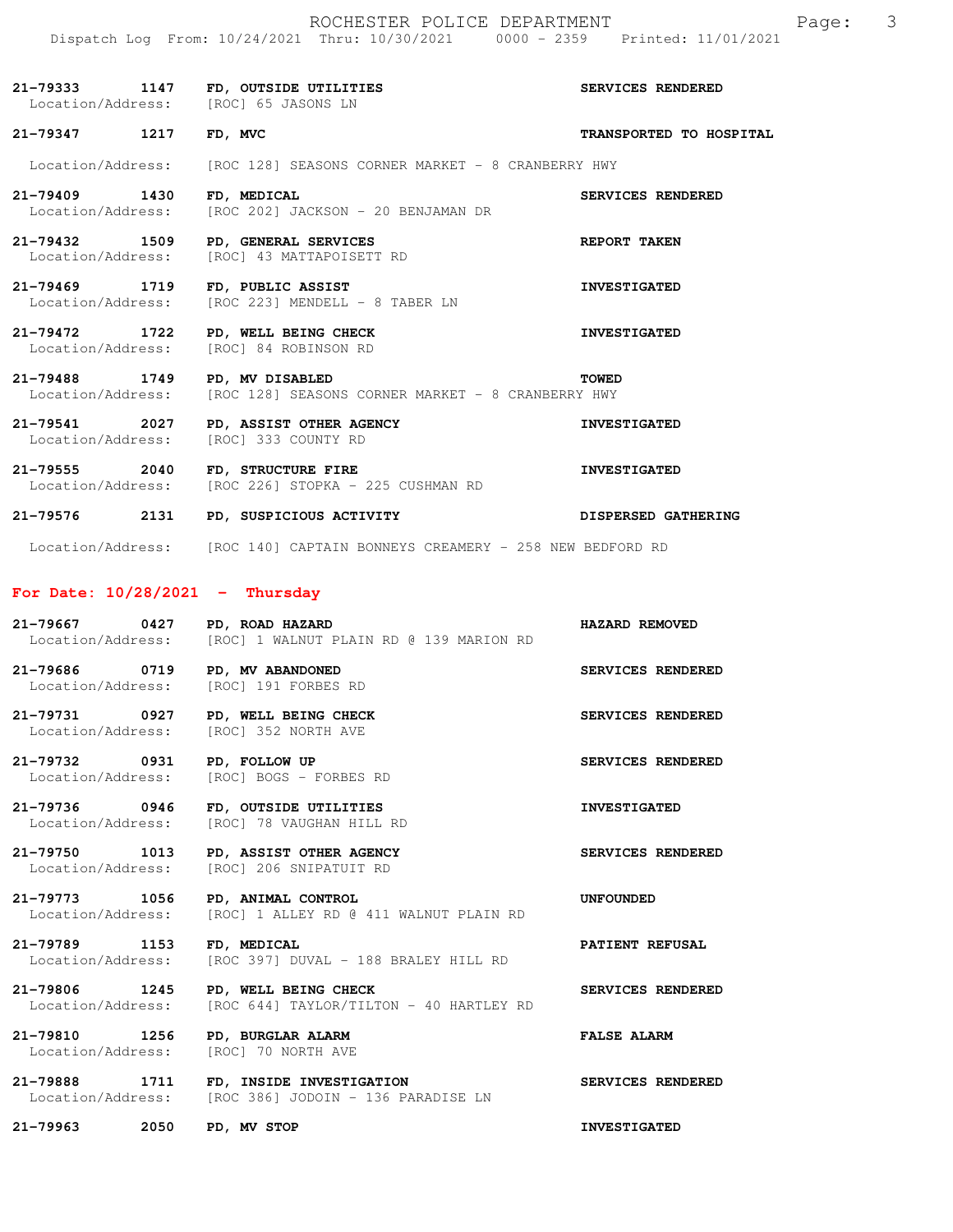|                                                   |      | ROCHESTER POLICE DEPARTMENT<br>Dispatch Log From: 10/24/2021 Thru: 10/30/2021 0000 - 2359 Printed: 11/01/2021            | $\overline{4}$<br>Page: |
|---------------------------------------------------|------|--------------------------------------------------------------------------------------------------------------------------|-------------------------|
|                                                   |      | Location/Address: [ROC 136] QUITICUS SOLAR FARM - 33 NORTH AVE                                                           |                         |
| 21-79984 2151 PD, MV STOP                         |      | Location/Address: [ROC] MARYS POND RD                                                                                    | VERBAL WARNING          |
|                                                   |      | 21-80009 2324 FD, CARBON MONOXIDE ALARM SERVICES RENDERED<br>Location/Address: [ROC 3004] 47 MAYFLOWER - 47 MAYFLOWER LN |                         |
| For Date: $10/29/2021$ - Friday                   |      |                                                                                                                          |                         |
|                                                   |      | 21-80070 0201 FD, OUTSIDE INVESTIGATION<br>Location/Address: [ROC] 255 NECK RD                                           | <b>INVESTIGATED</b>     |
| 21-80098 0631 FD, MEDICAL                         |      | Location/Address: [ROC 418] SAWYER - 37 BENJAMAN DR                                                                      | SERVICES RENDERED       |
| 21-80111 0813                                     |      | FD, MEDICAL                                                                                                              | TRANSPORTED TO HOSPITAL |
|                                                   |      | Location/Address: [ROC] 4 TABER LN, ROCHESTER - 4 TABER LN                                                               |                         |
|                                                   |      | 21-80121 0858 FD, OUTSIDE UTILITIES<br>Location/Address: [ROC] 28 MENDELL RD                                             | SERVICES RENDERED       |
| 21-80137 1003 PD, MV STOP                         |      | <b>VERBAL WARNING</b><br>Location/Address: [ROC 128] SEASONS CORNER MARKET - 8 CRANBERRY HWY                             |                         |
| 21-80162 1132 PD, ASSAULT                         |      | Location/Address: [ROC 1] ROCHESTER POLICE STATION - 29 DEXTER LN                                                        | SERVICES RENDERED       |
|                                                   |      | 21-80172 1154 PD, ASSIST OTHER AGENCY<br>Vicinity of: [ROC] NORTH AVE                                                    | <b>INVESTIGATED</b>     |
| Location/Address:                                 |      | 21-80193 1259 FD, INSIDE INVESTIGATION<br>[ROC 135] ZERO WASTE - 50 CRANBERRY HWY                                        | <b>INVESTIGATED</b>     |
|                                                   |      | 21-80205 1340 FD, OUTSIDE UTILITIES<br>Location/Address: [ROC] 28 HILLSIDE RD                                            | SERVICES RENDERED       |
|                                                   |      | 21-80209 1352 FD, OUTSIDE SMOKE<br>Location/Address: [ROC] 619 MARYS POND RD                                             | SERVICES RENDERED       |
|                                                   |      | 21-80232 1513 FD, OUTSIDE UTILITIES<br>Location/Address: [ROC] 22 BENNETT RD                                             | SERVICES RENDERED       |
| 21-80248 1551 FD, FIRE ALARM                      |      | Location/Address: [ROC 120] MATTS BLACKBOARD - 565 ROUNSEVILLE RD                                                        | SERVICES RENDERED       |
|                                                   |      | 21-80254 1618 PD, MV ERRATIC<br>Location/Address: [ROC 17] ROCHESTER POST OFFICE - 603 NEW BEDFORD RD                    | <b>INVESTIGATED</b>     |
|                                                   |      | 21-80265 1706 PD, BURGLAR ALARM<br>Location/Address: [ROC] TSARIDES - 7 TILSON RD                                        | <b>CONFIRMED</b>        |
|                                                   |      | 21-80288 1916 PD, GENERAL SERVICES<br>Location/Address: [ROC 581] 133 HIGH ST                                            | <b>REPORT TAKEN</b>     |
| 21-80299 1950 FD, FIRE ALARM<br>Location/Address: |      | [ROC 108] PLUMB CORNER PLAZA - 565 ROUNSEVILLE RD                                                                        | <b>INVESTIGATED</b>     |
| 21-80318 2056 PD, FOLLOW UP                       |      | Location/Address: [ROC 581] 133 HIGH ST                                                                                  | <b>INVESTIGATED</b>     |
| Location/Address:                                 |      | 21-80323 2111 PD, MV ERRATIC<br>[ROC] WALNUT PLAIN RD                                                                    | UNFOUNDED               |
|                                                   |      | 21-80329 2128 PD, SUSPICIOUS ACTIVITY<br>Location/Address: [ROC 105] DEXTER LN BALLFIELDS - 33 DEXTER LN                 | <b>INVESTIGATED</b>     |
| 21-80345                                          | 2208 | PD, MV STOP                                                                                                              | WRITTEN WARNING         |